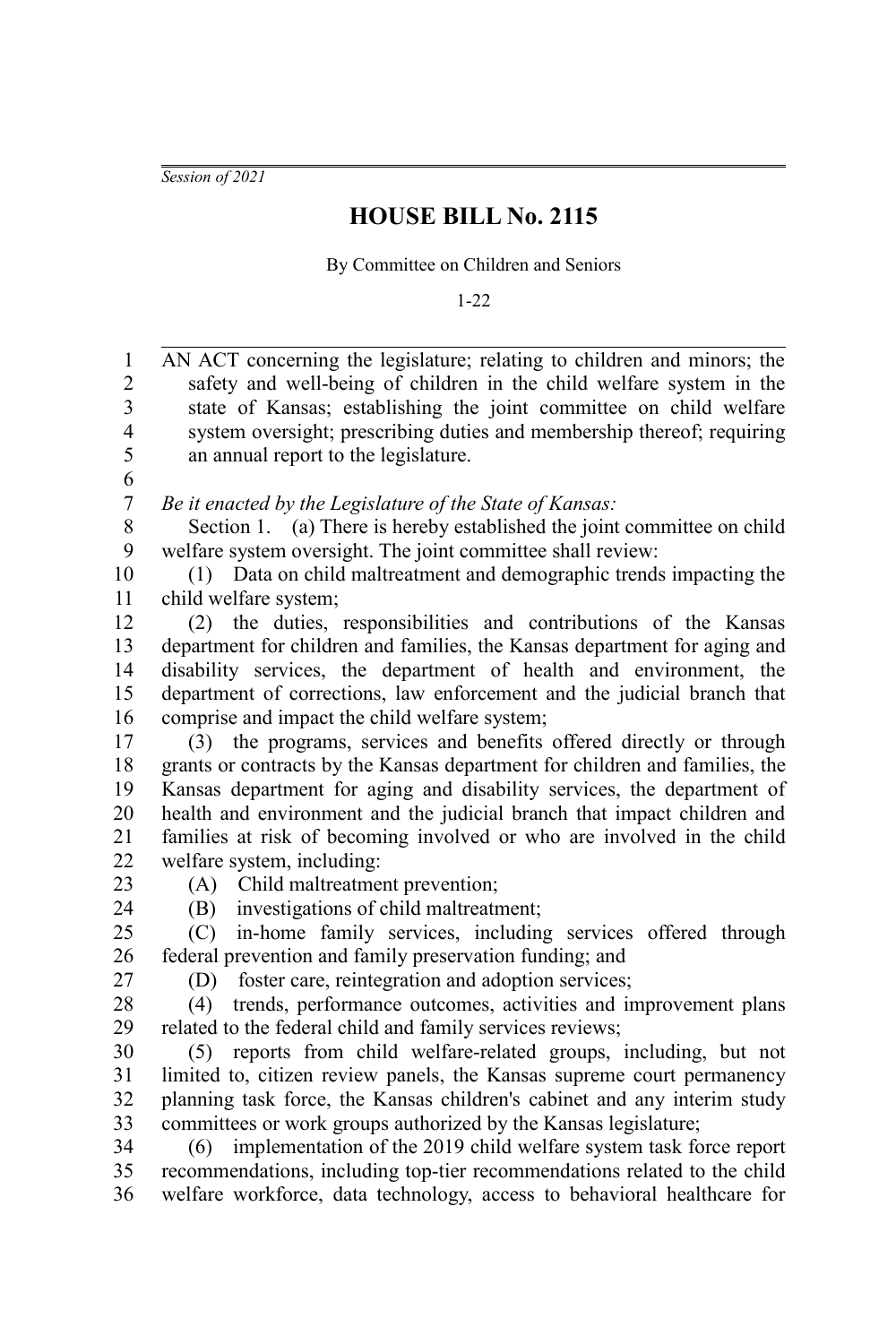9

high-risk youth and implementation of the federal family first prevention services act; 1 2

(7) reports on concerns received from the Kansas department for children and families child welfare ombudsman or customer service department or similar office; 3 4 5

(8) opportunities for Kansas to strengthen the child welfare system through evidence-based interventions and services for children and families; and 6 7 8

(9) any other topic the joint committee deems appropriate.

(b) The joint committee shall consist of 11 members of the legislature appointed as follows: 10 11

(1) Two members of the house of representatives standing committee on children and seniors appointed by the speaker of the house of representatives; 12 13 14

(2) one member of the house of representatives standing committee on children and seniors appointed by the minority leader of the house of representatives; 15 16 17

(3) two members the senate standing committee on public health and welfare appointed by the president of the senate; 18 19

(4) one member of the senate standing committee on public health and welfare appointed by the minority leader of the senate; 20 21

(5) two members of the house of representatives appointed by the speaker of the house of representatives;  $22$ 23

(6) one member of the house of representatives appointed by the minority leader of the house of representatives; 24 25

(7) two members of the senate appointed by the president of the senate. 26 27

(c) Members shall be appointed for terms coinciding with the legislative terms for which such members are elected or appointed. All members appointed to fill vacancies in the membership of the joint committee and all members appointed to succeed members appointed to the membership on the joint committee shall be appointed in the manner provided for the original appointment of the member succeeded. 28 29 30 31 32 33

(d) (1) The first chairperson of the joint committee shall be appointed by the speaker of the house of representatives from among the members of the joint committee appointed by the speaker of the house of representatives, within 30 days of the effective date of this section. The chairperson and vice-chairperson of the joint committee shall alternate annually between the members appointed by the speaker of the house or representatives and the president of the senate. 34 35 36 37 38 39 40

(2) The speaker of the house of representatives shall designate a representative member to be the chairperson or the vice-chairperson of the joint committee as provided in this section. The president of the senate 41 42 43